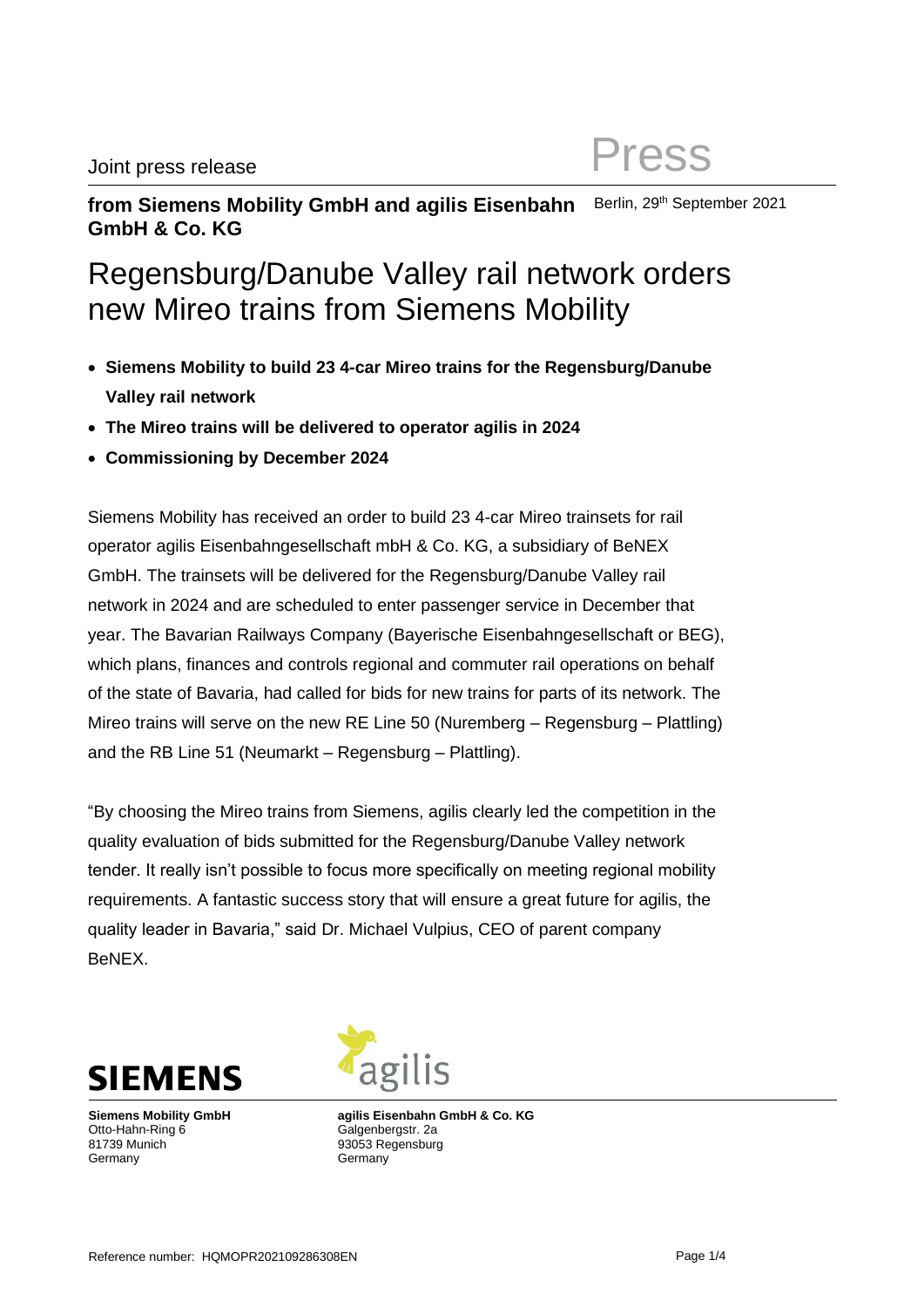#### Joint press release **from Siemens Mobility GmbH and agilis Eisenbahn GmbH & Co. KG**

"When we ordered the new trains, our focus was on ensuring a high level of passenger comfort provided by generously designed interiors. At agilis, we feel it's especially important to make sure our passengers are thoroughly comfortable," said Dr. Axel Hennighausen, CEO of agilis.

"The commissioning of the new trainsets for the Regensburg/Danube Valley network, with its service to Nuremberg and the mainline connections there, will offer significant added value for our passengers – a milestone in the history of agilis," added Gerhard Knöbel, Commercial and Mobilization Project Director.

Albrecht Neumann, CEO Rolling Stock, Siemens Mobility: "We at Siemens Mobility are delighted that we've been commissioned to deliver the new trainsets for the Regensburg/Danube Valley network. We've already sold over 240 trainsets from our successful Mireo series. The train impresses operators and passengers alike with their improved passenger comfort, reliability, and energy efficiency. We have developed a new, particularly powerful variant of the Mireo especially for the Regensburg/Danube Valley network. The train is equipped with two additional drive axles that enables faster acceleration."

The new Mireo trainsets have 216 seats and provide improved passenger comfort thanks to their spacious design. Each entrance has a multipurpose area that is not restricted by folding seats, which increases passenger convenience. All trains are barrier-free for passengers with limited mobility. In addition, a lift is available for wheelchair users to ease entries and exits at stations with lower platforms. A large number of luggage racks makes it easier for passengers to stow their luggage.

Unrestricted A real-time passenger information system displays updated arrival and departure times as well as connection options for the respective stations. The trains will also have special high-frequency window panes developed by Siemens Mobility that

**Siemens Mobility GmbH** Otto-Hahn-Ring 6 81739 Munich Germany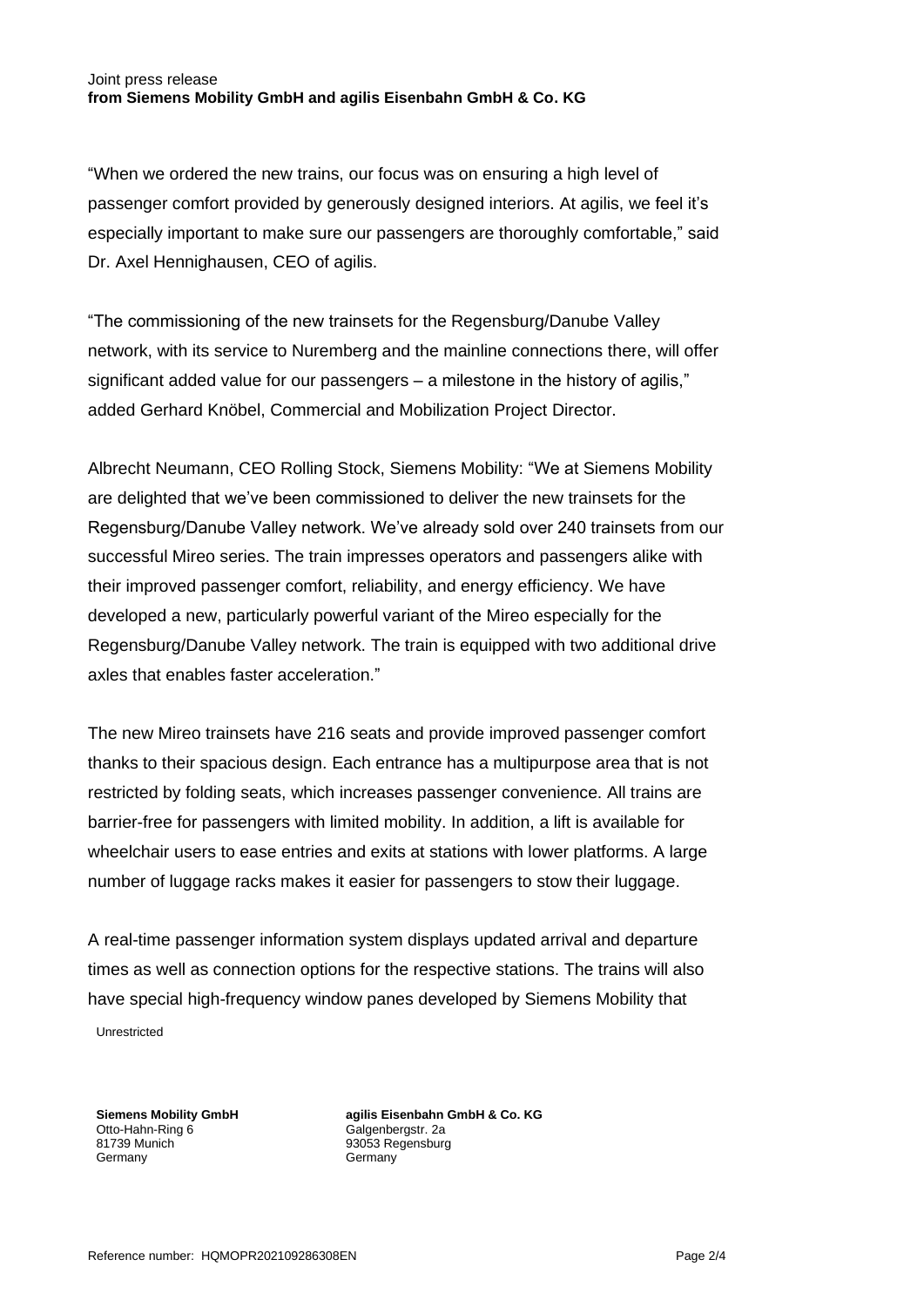### Joint press release **from Siemens Mobility GmbH and agilis Eisenbahn GmbH & Co. KG**

significantly improve cellphone reception on board. Free WLAN service will also be available throughout the train.

The Mireo from Siemens Mobility is a scalable articulated trainset whose weight has been substantially reduced by various design measures, such as bogies with inside bearings. Significantly improved aerodynamics compared to previous models considerably reduce the train's energy consumption. The new Mireo variant is particularly powerful, enabling it to accelerate faster. The train has a top speed of 160 km/h.

The Mireo trainsets will be built at the Siemens Mobility plant in Krefeld.

## **Contacts for journalists:**

Silke Thomson-Pottebohm, Phone: +49 174 306 3307 Email: Silke.Thomson-Pottebohm@siemens.com

agilis Eisenbahngesellschaft mbH & Co. KG Katharina Ziegler, Phone: +49 941 206089-199 Email: presse@agilis.de

A **press photo** is available at <https://sie.ag/3CMvPDc>

Further information about the Mireo can be found at <https://press.siemens.com/global/de/feature/der-neue-mireo-intelligenz-auf-schienen>

Follow us on Twitter: [www.twitter.com/siemensMobility](http://www.twitter.com/siemensMobility) [www.twitter.com/agiliseisenbahn](http://www.twitter.com/agiliseisenbahn)

Unrestricted

**Siemens Mobility GmbH** Otto-Hahn-Ring 6 81739 Munich Germany